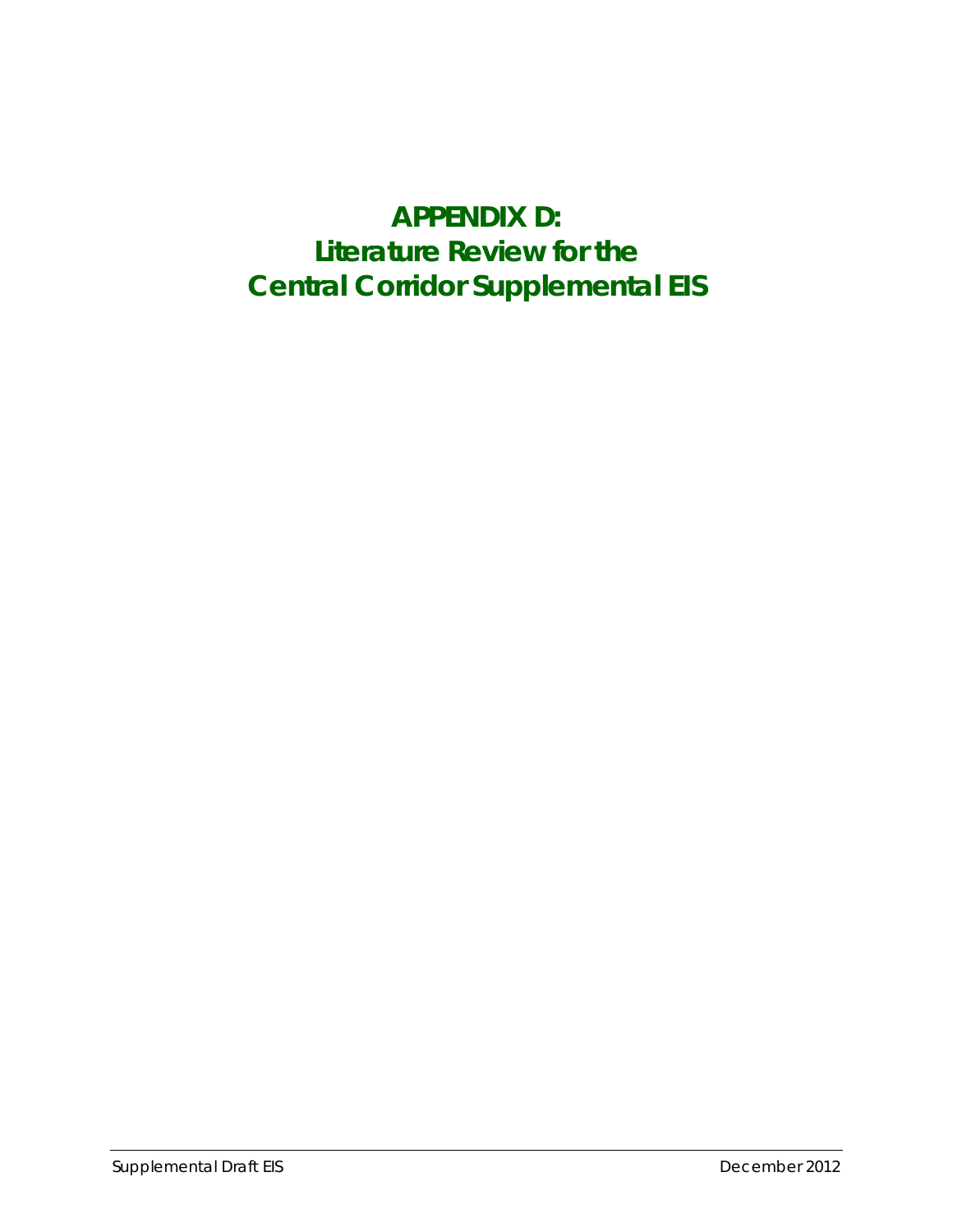# Literature Review for the Central Corridor Supplemental EIS

This literature review examines papers, reports, studies and other documents on

- The impacts from the construction of major transportation projects on area business revenues; and/or,
- Best practices employed to mitigate adverse construction-related impacts to businesses.

Studies that undertook quantitative analyses of impacts to **storefront businesses** were particularly sought out. Although growing as a field of research, literature on the impacts of transportation construction to area businesses is relatively scarce. The "Technical Report on the Potential Impacts on Business Revenues during Construction of the Central Corridor Light Rail Project" completed by the US Department of Transportation Volpe Center (2011) reviewed four academic and government-published studies as well as two additional studies. In addition to highlighting studies with quantitative analyses of business impacts as the Volpe report did, this literature review includes additional published reports that present qualitative findings on the topic.

# **Peer-Reviewed, Government or Academically Published Works**

#### **[Analyzing the Effects of Highway Rehabilitation on Businessesi](http://www.metrocouncil.org/transportation/ccorridor/EIS/SEA/HoustonTXHighwayImpactStudy.pdf)**

This 1993 study by de Solminihac and Harrison on construction phase impacts to businesses from urban highway rehabilitation projects examined an 11.6-mile highway reconstruction project along the Southwest Freeway (US-59) in Houston, TX. Construction activities were broken into four segments and took place from August 1989 to December 1992.

The researchers examined sales data for businesses along the corridor and compared actual sales data during construction to predictions of sales based on pre-construction sales data. Businesses were broken down into ten categories to determine which sectors were most impacted by construction. Based on this quantitative analysis, the researchers found that negative impacts from construction were most severely felt by businesses in four retail categories: food stores (37 percent drop), automotive outlets (32 percent drop), general merchandise (28 percent drop) and home furnishings (17 percent drop).

The authors also conducted a business survey to ask managers to quantify impacts to their businesses. About 49 percent reported being considerably affected by construction and an additional 32 percent said they were somewhat affected. Of the 66 respondents, 22.7 percent said their sales either improved or did not change during construction. Another 22.7 percent reported sales dropping between 10 to 20 percent. Only 12 percent of businesses surveyed reported experiencing a sales drop of 40 percent or more during construction.

**[Estimated Construction Period Impact of Widening State Highway 21 in Caldwell, Texasi](http://www.metrocouncil.org/transportation/ccorridor/EIS/SEA/Wildenthal_Bluffington.pdf)**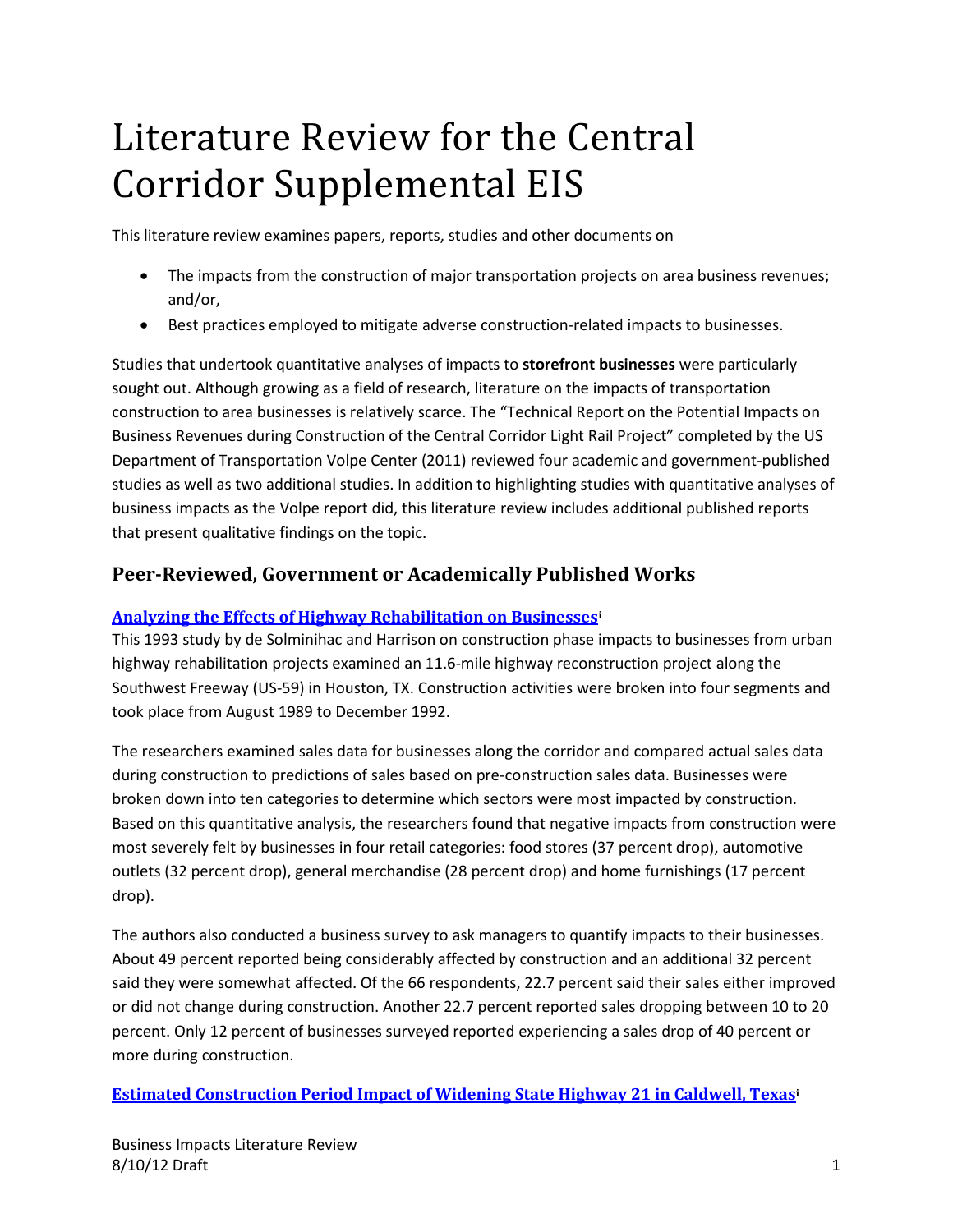Wildenthal and Buffington's 1996 study examined the widening of a 2.3-mile stretch of State Highway 21 in Texas. Construction on the project occurred between 1991 and 1993 in Caldwell, TX, a town of 3,000. The transportation construction project differs greatly from the CCLRT project in its location and project type. The authors surveyed managers of abutting businesses to obtain information on sales figures, number of employees and number of available parking spaces before and during construction. Survey data on sales were cross-checked with actual sales data, where available. Of the 54 survey respondents, 34 (63 percent) reported a decline in sales and 20 reported a decline of 25 percent or more. Twenty-three businesses reported actual sales data for 1990 (before construction) and 1991 (less than one year into construction). Of those 23 businesses, slightly over half experienced a decline. The aggregate sales data from these 23 businesses showed a five percent decrease in sales between 1990 and 1991. Meanwhile, gross sales data for all businesses in Caldwell (obtained from the state comptroller's office) showed a five percent increase in sales during this period. Approximately 80 percent of business managers reported no change in the number of employees during construction.

#### **Mitigating the Adverse Impacts of the Dallas North Central Expressway Construction on Businesses**

In a 1998 study, Harrison and Waldman examined the impacts to business associated with the reconstruction of an 18-mile stretch of the North Central Expressway (NCE) and the construction of an adjacent Dallas Area Rapid Transit (DART) light rail transit (LRT) in Dallas, TX. The researchers surveyed businesses along two sections of the corridor where construction had already been completed as well as businesses abutting two sections that were under construction at the time of the survey. Harrison and Waldman supplemented the business owner perceptions gained through the surveys with an analysis of more objective sales data reported to the Texas state comptroller. The research team further examined business openings and closings during construction and trends in multi-tenant real-estate market.

Based on two previous reports (WisDOT, 1989; de Solminihac and Harrison, 1993) and correlation with NCE surveys, the researchers identified the four most sensitive sectors to transportation construction work: retail, other; retail, food; retail, auto; and services. Harrison and Waldman collected sales data for the businesses within these sectors along the NCE project corridor. They then compared the data from before construction began to sales data from the construction period. They further compared sales data for businesses along the NCE construction corridor to sales data for these sectors in Dallas as a whole. Both of these comparisons yielded no significant difference in business sales. Surveys of business openings and closings along the four sections showed 60 business openings and 36 business closings occurred during construction. Finally, analysis of quarterly absorption, occupancy and rental rates for multi-tenant office buildings showed a low point from 1991 to 1992, when occupancy rates in the project area were 10 percent below the city average. However, the statistics showed a steady rise from 1992 to 1996, when occupancy in buildings of this type was 87 percent along the NCE project corridor – four percent above the city average.

Survey responses from businesses in the two completed sections primarily highlighted negative impacts to sales and driving patterns. Some also noted communication issues between the Texas Department of Transportation (TxDOT), the construction contractor and businesses. Surveys that were administered to businesses as they were experiencing frontage road reconstruction activities yielded similar results to

Business Impacts Literature Review 8/10/12 Draft 2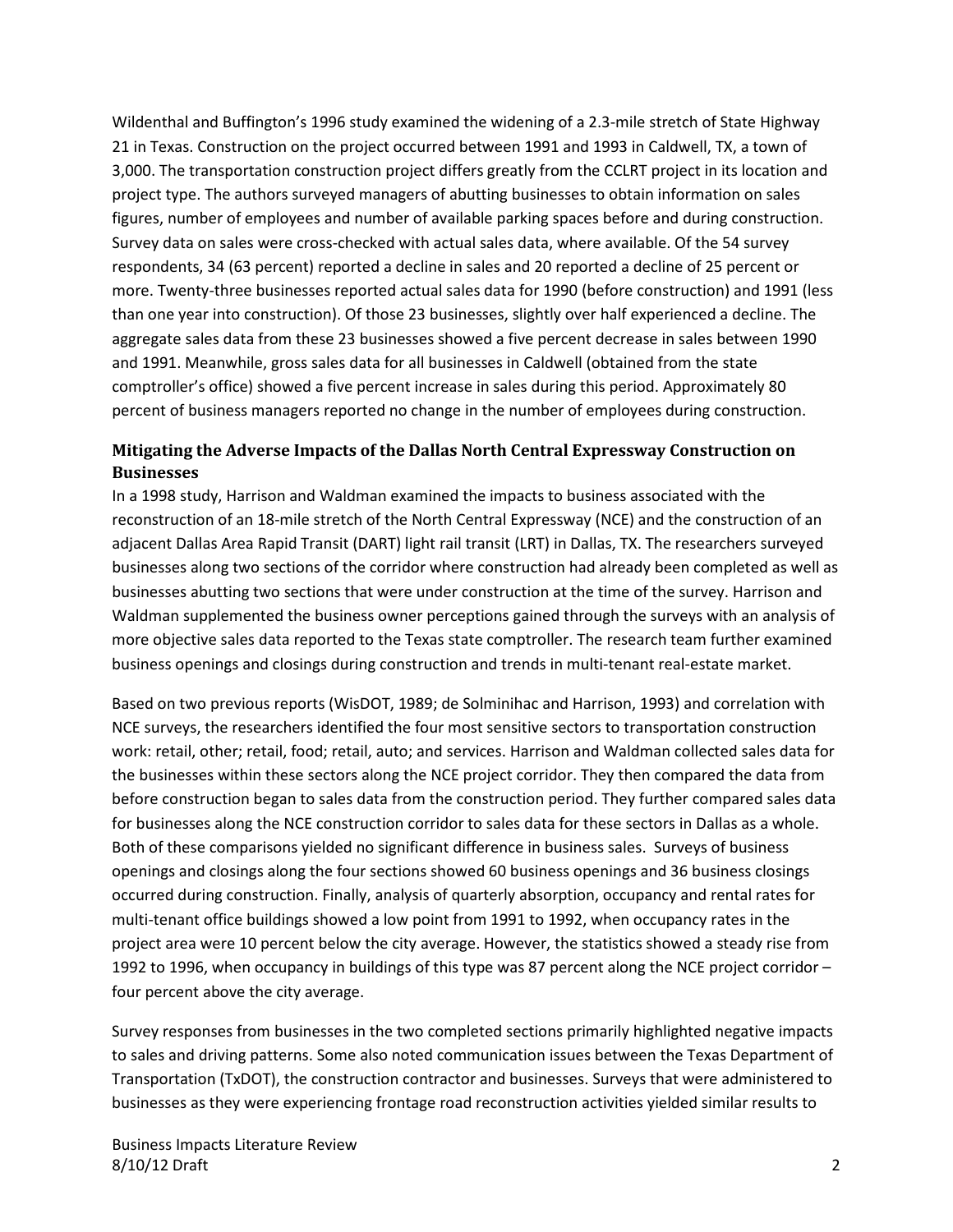those in the completed sections. However, these business owners noted less adverse impacts from construction than those surveyed in the completed sections. Harrison and Waldman hypothesized that this could mean that TxDOT, the contractor and businesses had learned from the experiences from the already completed sections.

The authors highlighted five recommendations for mitigating impacts to business during the construction of large, urban transportation projects:

- 1. A dedicated person or group tasked with mitigating adverse impacts to area residents and businesses.
- 2. Expedited construction of frontage roads to minimize access issues for area businesses.
- 3. A survey of businesses before construction begins to identify those businesses most vulnerable to construction and to establish contacts between the businesses and the project outreach person or team.
- 4. Targeted outreach and mitigation measures for those types of businesses that have been determined to be more sensitive to construction activities.
- 5. Flexibility in communication techniques to take advantage of the best available and most effective media.

#### **[Highway Construction Impacts on Wyoming Businessi](http://www.metrocouncil.org/transportation/ccorridor/EIS/SEA/Young_Wolffing_Tomasini.pdf)**

In a 2005 study, Young, Wolffing and Tomasini analyzed twelve highway construction projects, which were all completed in Wyoming between 1998 and 2001. One of the largest projects examined was located in Cody (population 49,644). It affected 50 businesses and cost over \$8 million. Projects ranged in size and location down to an \$87,000 project in Moorcroft (population 807), which affected three businesses.

The researchers used a survey to identify business managers' perceived impacts to revenue from construction. A total of 98 surveys were returned. Responses were then compared to actual tax data from the Wyoming Department of Revenue for projects with a large enough number of businesses to complete a statistical analysis. Forty-two percent of the survey responses about perceived impacts during construction were found to be more pessimistic than actual impacts to revenue. The authors found that most businesses experienced reduced positive growth as opposed to negative growth in sales during construction. The authors further classified businesses by Standard Industrial Classification (SIC) codes and examined impacts to businesses by business category. Some business categories were particularly susceptible to negative impacts during construction, namely the food-related retail, gas service and hotel service categories.

Young, Wolffing and Tomasini also sent out a survey to all fifty state Departments of Transportation (DOTs) to assemble a list of common practices implemented to address business owner concerns and to mitigate impacts to businesses during construction of transportation projects. All fifty DOTs responded. The results showed that DOTs emphasized communications to businesses through television, radio, newspapers and websites as a way of disseminating information about construction schedules, closures and other related information. State DOTs tended to emphasize maintaining access to businesses as the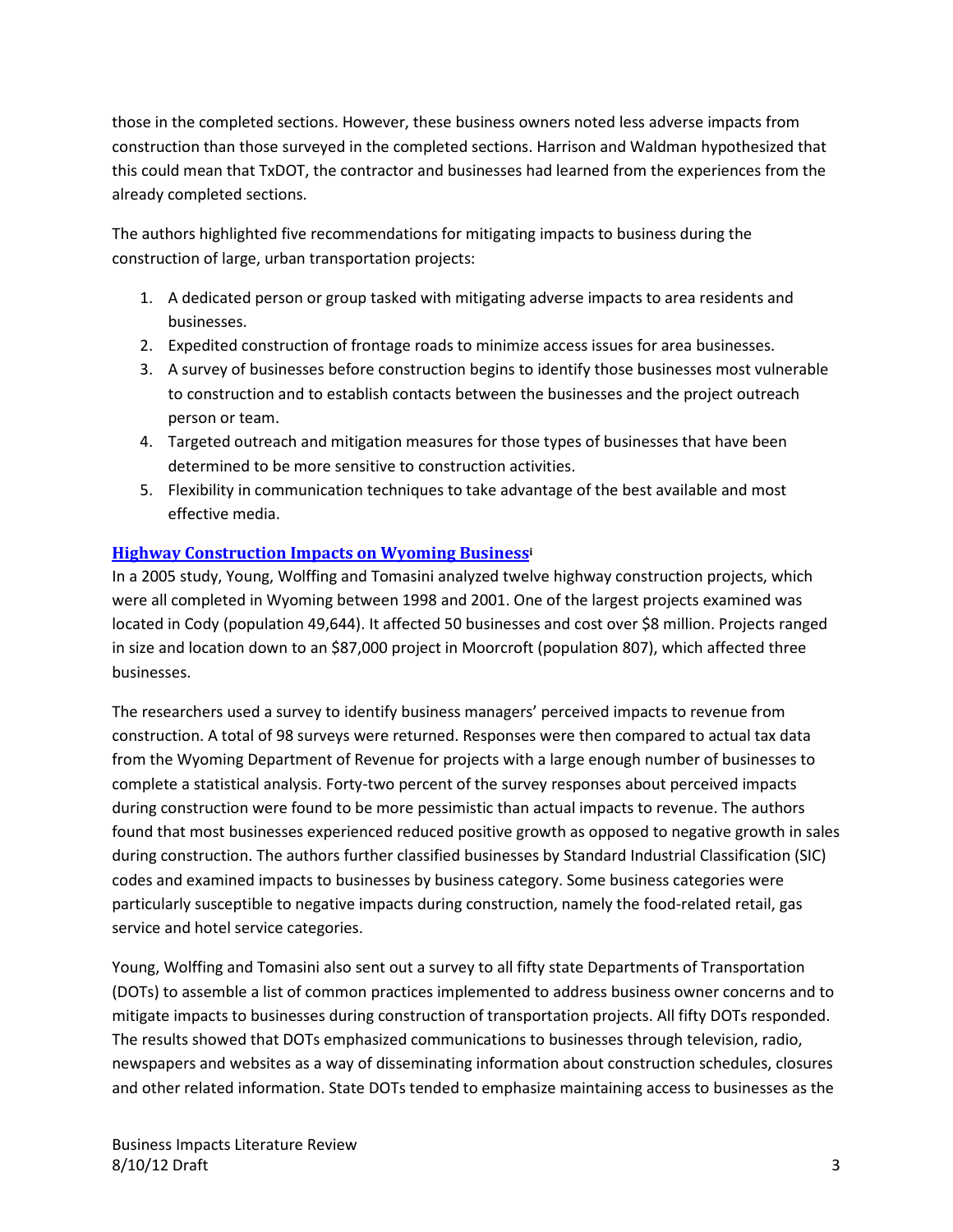primary mitigation measure employed. Special signage to denote business access was highlighted, though states were split on whether or not individual business names should be used on signs. Contractor incentives or penalties were also common measures implemented by DOTs to encourage efficient construction practices.

# **Development of Improved Procedures [for Business Accommodation on Transportation](http://www.dot.state.fl.us/research-center/Completed_Proj/Summary_CN/FDOT_BC354_66_rpt.pdf)  [Construction Projects](http://www.dot.state.fl.us/research-center/Completed_Proj/Summary_CN/FDOT_BC354_66_rpt.pdf)**

A 2005 report by Ellis and Washburn for the Florida Department of Transportation (FDOT) surveyed and interviewed businesses along four reconstruction corridors to determine their perceptions of impacts to their businesses during construction. The four projects were

- A 2-year major reconstruction of San Jose Boulevard (Jacksonville).
- A 13-month (400-day) major reconstruction of 1.6 miles of SR 121 (MacClenny).
- A 20-month major reconstruction of 1.16-mile stretch of Mahan Drive (Tallahassee).
- A major reconstruction of 3 miles of US 192 (Kissimmee).

Using information gathered from interviews and focus groups with business managers along the four corridors, Ellis and Washburn rated the construction impacts of highest concern to businesses. The highest rated concerns were related to customer access/parking and delivery access followed by business visibility and signage concerns. The prevailing perception of the business managers was that customers had a difficult time accessing their businesses. The next impacts of highest concern, according to the FDOT report, were utility outages and disruptions during construction. Construction-associated congestion and changes in traffic patterns were determined to be another set of impacts that concerned business managers. Based on information gathered from businesses on their perceptions, the report concluded that destination businesses (e.g. banks, specialty retailers, insurance agencies) were less likely to feel negative impacts on business due to traffic pattern changes than other businesses such as fast-food retailers.

The 2005 report by Ellis and Washburn for FDOT further expounded a number of accommodation strategies to address the business concerns that were identified. The authors broke down these recommendations into three areas:

- 1. Strategies to Improve Communication with Businesses
	- Hold a public meeting to introduce mitigation efforts and project personnel before construction starts.
	- Install a project sign that includes basic information about the project and contact information.
	- Regularly distribute information to businesses via flyers.
	- Provide project information and updates on a project website.
- 2. Business Signage
	- Mount signs on posts to increase visibility.
- 3. Business Access, Parking and Traffic Congestion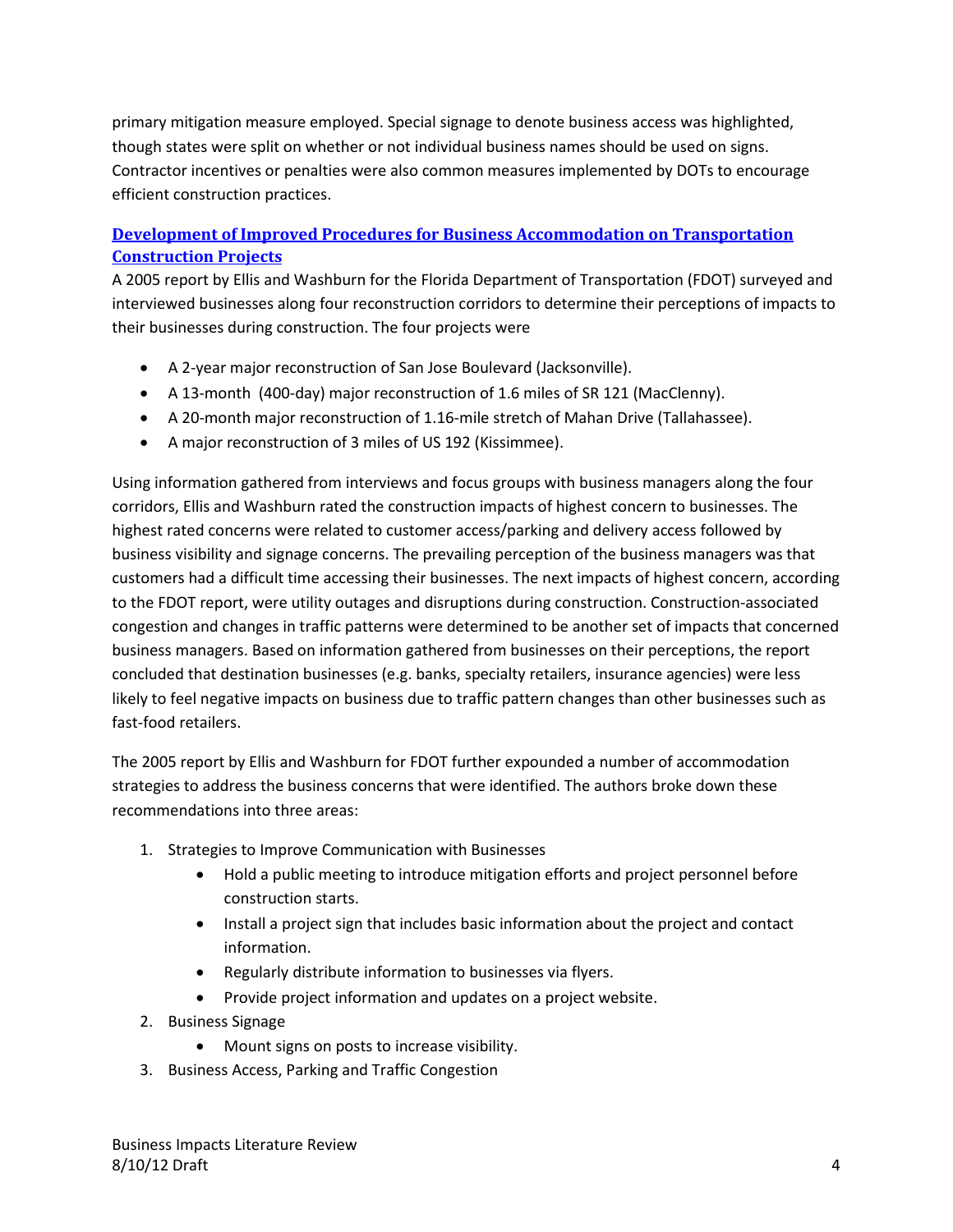- Develop traffic control plans which take into account construction impacts to automobile traffic; other traffic including pedestrian, bicycle and bus; business access; and parking availability. The development of the plan should also include accident analysis and level of service analysis of the existing corridor, pre-construction.
- Base part of contractor incentive pay on the successful implementation of business accommodation efforts.

#### **Improved Procedures for Business Accommodation on Transportation Construction Projects**

Ellis and Agdas published an updated report in 2010. The authors noted that three-quarters of business managers surveyed along the San Jose Boulevard project and two-thirds of businesses along the Mahan Drive project reported that construction of the projects had negatively impacted their businesses. The authors further stated that reported declines in revenue were in the 5 percent to 25 percent range.

Ellis and Agdas's 2010 article further highlighted the benefits of developing a pre-construction business inventory and establishing early contact with businesses abutting the construction project, routinely visiting businesses to foster communication and coordinate utility outages with all relevant actors.

#### **[Highway Construction Related Business Impactsi](http://www.metrocouncil.org/transportation/ccorridor/EIS/SEA/Buddemeyer_Young_VanderGiessen.pdf)**

In a 2008 study, Buddemeyer and Young study looked at the impacts to businesses in Dubois, Wyoming, during a major reconstruction of US 26/287 over Togwotee Pass. The reconstruction was scheduled in five phases and broken into four projects to be completed over seven years. Business owners and residents in Dubois, a small rural town with a population of 926, were concerned that construction activities would cause a loss of tourism traffic to the town, as US 26/287 runs through the center of Dubois and connects it to the tourist destinations of Jackson Hole and Yellowstone National Park.

The authors compiled a list of businesses operating in the town of Dubois at the start of construction. Most of the 174 businesses on the list were highly dependent on tourist traffic; 60 percent of the businesses reported that 75 percent or more of their customers were from out of town. The authors classified the businesses by business type according to Standard Industrial Classification (SIC) codes and then used sales tax revenue data and sales tax rates for the different types of businesses to calculate revenues for each business. The researchers plotted revenue data for 110 of the 174 businesses (only those that were operating in Dubois from January 2001 to October 2007). Aggregate yearly sales figures were compared to predicted sales figures, which were calculated based on pre-construction data. The authors found that the Dubois businesses, overall, were performing close to the level expected by the predicted sales figures, with some minor declines in 2007. Tourist-based businesses, overall, also experienced growth, though it was lower than other businesses.

The researchers also conducted a survey of business owners. Only 13 of the 63 survey respondents reported that they felt their business was negatively impacted by construction activities.

# **[Report on Mitigation of Transportation Construction Impacts. Minnesota Department of](http://www.dot.state.mn.us/businessimpacts/pdfs/businessimpacts-report-feb2009.pdf)  [Transportationi](http://www.dot.state.mn.us/businessimpacts/pdfs/businessimpacts-report-feb2009.pdf)**

A 2009 report published by the Minnesota Department of Transportation (MnDOT) examined impacts to businesses during the construction of transportation projects. As part of its broader study, MnDOT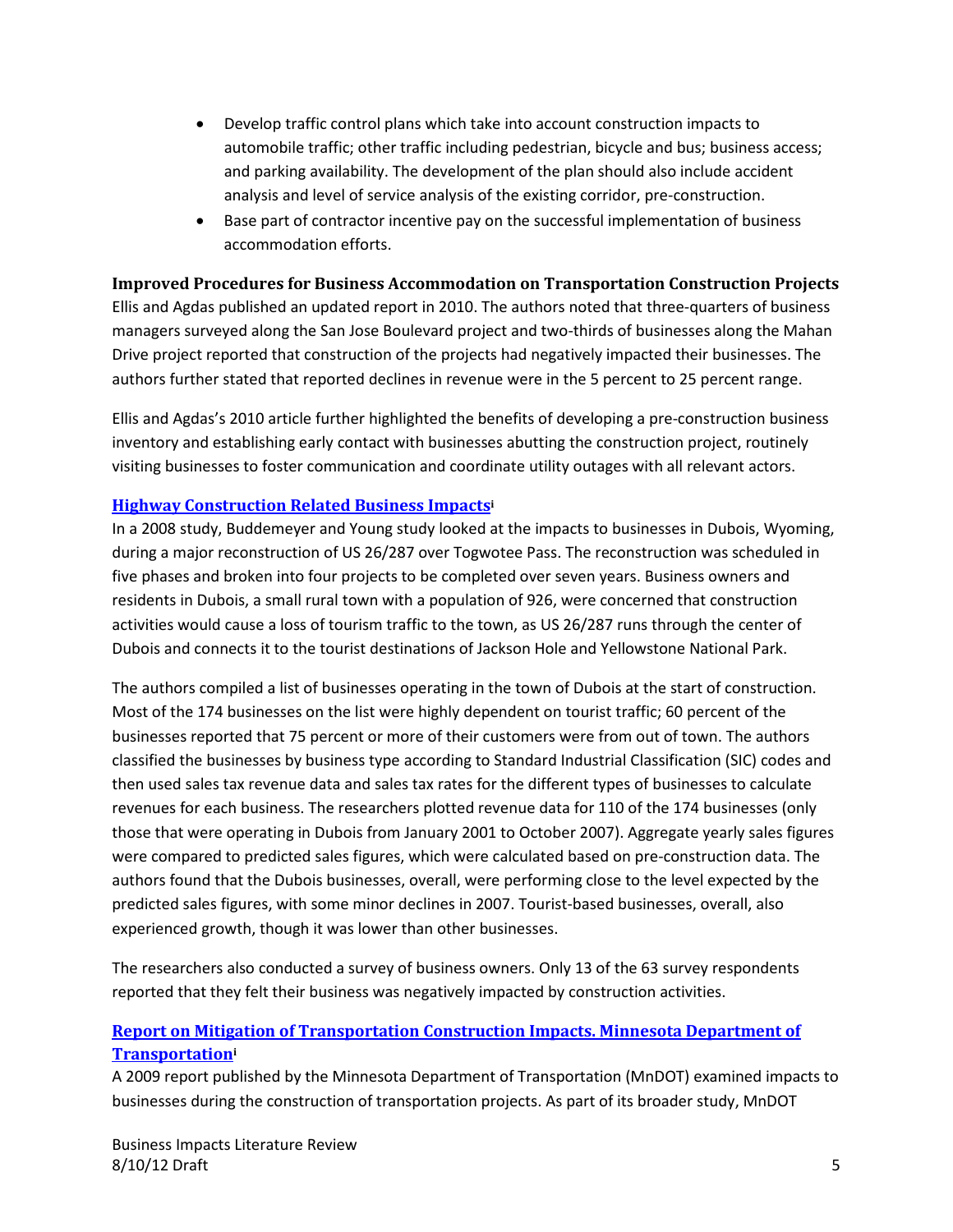conducted a survey of businesses along seven transportation construction projects in the state of Minnesota to glean information about the types and extents of impacts to businesses and the effectiveness of various mitigation measures.

Three projects were located in the Twin Cities Metro:

- Major reconstruction of Highway 36 between White Bear Ave. and Hwy 120/Century Ave;
- Major reconstruction of I-35W & 54th Street/Diamond Lake Road (Minneapolis);
- Major reconstruction of Lake Street (Minneapolis).

Four projects were located outside of the metropolitan area:

- Major reconstruction of Highways 16/61 (La Crescent);
- Mill and overlay of Highway 2 West of Highway 38 intersection (Grand Rapids);
- Major reconstruction of Highway 2 East of Highway 38 (Grand Rapids);
- Major reconstruction of Highway 10 (Detroit Lakes).

In total, MnDOT sent out over 400 surveys and received responses from 95 businesses. Of the respondents, 76 percent said their business had been impacted by construction and 62 percent reported having lost business.

The 2009 MnDOT report presented a list of best practices and recommendations for implementing mitigation activities.

- 1. Include business outreach in a broader, more holistic public involvement program to connect different stakeholder groups in the community. Mitigation of business impacts necessarily involves communications not just to business owners but also to customers, employees and suppliers.
- 2. Map out key decision makers and project managers early in the project to reduce confusion when rules and policies change under new management. The benefit of the construction contractor as a direct point of contact for businesses should not be overlooked.
- 3. Tailor outreach and communication strategies to each specific project and allow for natural changes. The greater the impact on business impacts, the longer the lead-time a project should have in starting outreach. Corridor construction projects have the greatest impact and should have significant outreach along the corridor at least one year ahead of construction.
- 4. Provide businesses with an information packet that includes construction information, agency contact information, and a list of resources that can provide financing, marketing and/or technical support. A project description that lays out the reasoning behind the project may increase buy-in to the project.
- 5. In addition to providing project information, demonstrate responsiveness to questions and requests for further information.
- 6. Identify business issues early in project planning through consultations with local government units and business representatives.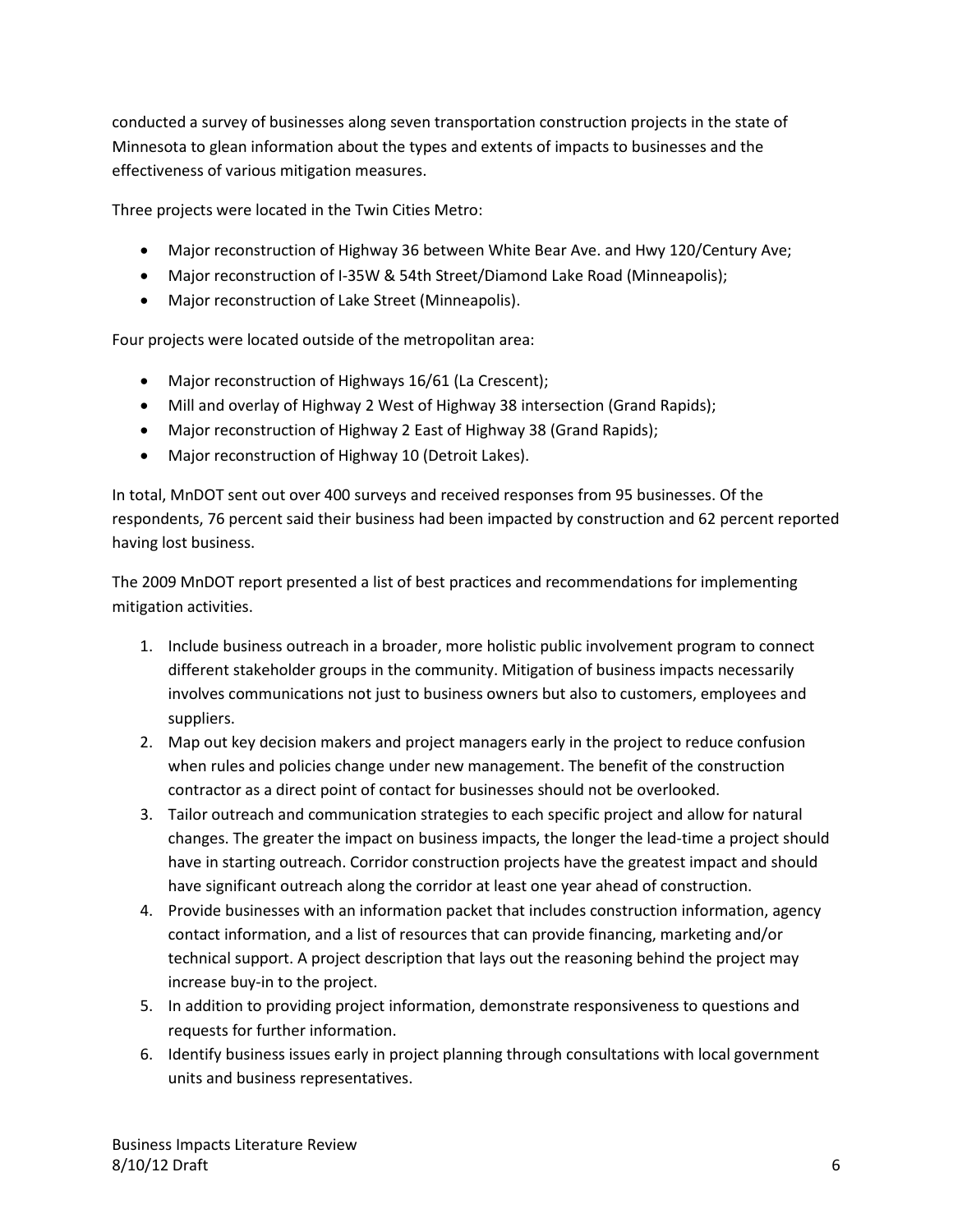7. Identify partnership opportunities with community and business organizations and with other government entities.

## **[Mitigating Traffic Impacts During the Marquette Interchange Reconstruction Project](http://www.ite.org/membersonly/itejournal/pdf/2006/JB06DA38.pdf)**

The Wisconsin Department of Transportation (WisDOT) developed and implemented a traffic mitigation program to manage business and community needs during the reconstruction of the Marquette Interchange in the heart of downtown Milwaukee. The Marquette Interchange, where Interstates 43, 94 and 794 intersect, is a gateway to downtown Milwaukee, which is a large population and job center with approximately 4,300 businesses. WisDOT solicited ideas for mitigation measures from local business organizations and other local agencies in four areas: public information, freeway traffic operations and safety, transit and demand management, and local road traffic operations. Based on an evaluation of the measures that were ultimately implemented as part of the traffic mitigation program, the authors identified three key success factors:

- 1. Good partnerships with local agencies.
- 2. Early identification of mitigation measures during the design and budgeting processes.
- 3. Strong lines of communication with the public, local agencies and construction contractors.

#### **Assessing Neighborhood and Social Influences of Transit Corridors**

Fan and Guthrie authored a 2012 study on neighborhood change during and after transit corridor development. The researchers surveyed residents and business owners along two existing Twin Cities transit corridors – the Hiawatha LRT and the Northstar commuter rail line – and two planned corridors – the Cedar Avenue Bus Rapid Transit line and the Central Corridor LRT. The authors sought to identify which businesses saw themselves as "winners" and which as "losers" in transitway development. Though the study overall was focused on longer-term impacts of transitway development, part of the survey instrument was designed to probe business owner perceptions of impacts from transitway construction. Construction on the Central Corridor and Cedar Avenue transitways had not yet begun at the time of data collection, so all construction impacts measured were actually business owner expectations of impacts.

Around 40 percent of businesses surveyed along the Central Corridor LRT perceived that transitway development had had and would continue to have somewhat negative or strongly negative impacts. Comparatively, perceptions of negative impacts from the Cedar Avenue transitway development were held by around 20 percent of the survey population. Forty percent of Central Corridor business survey respondents were very concerned by construction impacts. Only about 20 percent reported no concern. These figures compare to approximately 30 percent of businesses along Cedar Avenue that reported being very concerned and an approximately equal number of businesses that reported not being concerned at all.

The authors asked business about their level of concern over several specific impacts including customers not knowing how to reach businesses, fewer people passing by, trucks not being able to reach businesses, noise and dust impacts, and loss of parking. Along the Central Corridor, a majority of businesses noted concern about each of these potential impacts. Central Corridor business owners were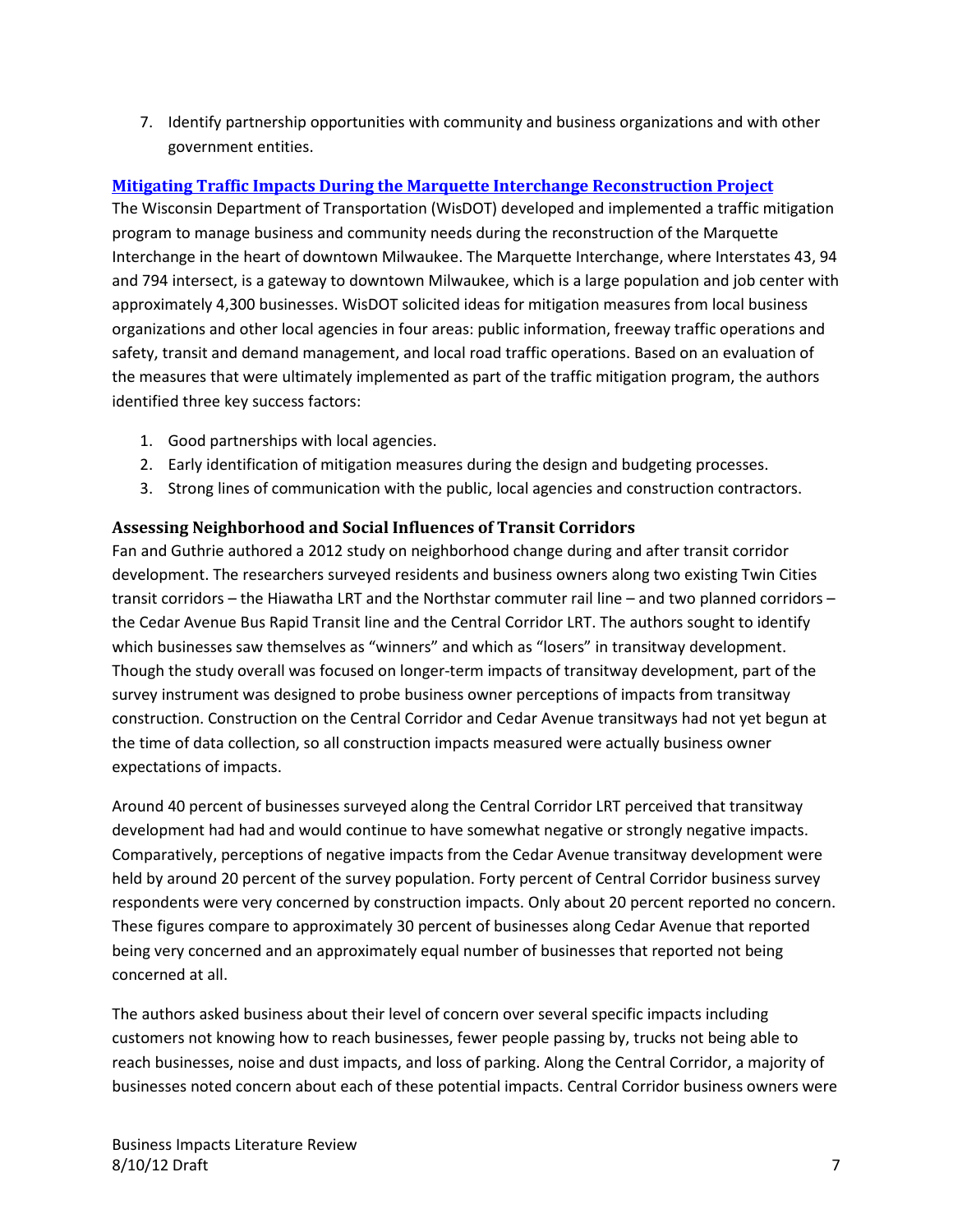slightly more likely to be concerned about customers not knowing how to reach businesses and fewer people passing by, and a slightly less likely to be concerned about customers not knowing that businesses are open. Along the Cedar Avenue transitway corridor, business owners were primarily concerned with customers not knowing how to reach their businesses and fewer people passing. Other concerns, especially trucks not being able to reach, noise and dust, and lack of parking were not as commonly listed as concerns.

# **Other Published Works**

#### **[The Impact of Light Rail on Local Businessesi](http://www.gulfcoastinstitute.org/university/LightRail_BusinessImpact.pdf)**

In 2006, Houston Tomorrow (formerly the Gulf Coast Institute) published a case study report on the impact of light rail projects on businesses in six cities that had recently constructed projects. As a nonprofit organization, Houston Tomorrow sought to provide information to Houston residents about experiences with light rail construction in other cities. Houston Tomorrow gathered data by interviewing transit agency staff, local government officials, and representatives of the business community in Los Angeles, San Diego, Dallas, Portland, Minneapolis and Salt Lake City.

Portland's TriMet was the only agency to collect data on small businesses during construction, and several of the other cities noted how beneficial such data collection would have been in measuring the impacts of construction to businesses. The extension of Portland's LRT system along Interstate Avenue mirrored many of the characteristics of the CCLRT, running along an urban corridor with storefront businesses, about 70 percent of which were possibly dependent on impulse customers. Portland's data showed seven business closures during construction, but only one was determined to be directly related to construction. Thirteen of the original 106 businesses along the corridor moved and four changed names and ownership; two of these changes were determined to be attributable to LRT construction.

Some of the representatives from other cities surveyed provided anecdotal estimates of impacts to businesses during LRT construction, but most did not attempt to quantify overall impacts. A transit agency official estimated that no more than 10-15 percent of businesses along recent LRT construction corridors in Dallas shut down during construction; he further noted that not all closures were due to construction.

#### **[Light Rail Construction: Mitigation of Business Interruption](http://www.gulfcoastinstitute.org/university/LightRail_Mitigation.pdf)**

In another 2006 report, Houston Tomorrow surveyed methods used by six cities to mitigate business interruption during LRT construction projects to present "a toolkit of tested mitigation practices" for future projects, particularly those in the City of Houston. Data on methods used in these cities, along with mostly anecdotal appraisals of success levels, were collected via interviews with City officials, rail project officials, business community members and others involved (e.g. officials from banks or nonprofit lending institutions involved). Effective methods employed in Dallas, Los Angeles, Minneapolis, Portland, Salt Lake City, and San Diego were broken down into five key areas for successful mitigation. These areas, along with the various strategies highlighted by Houston Tomorrow, are listed below.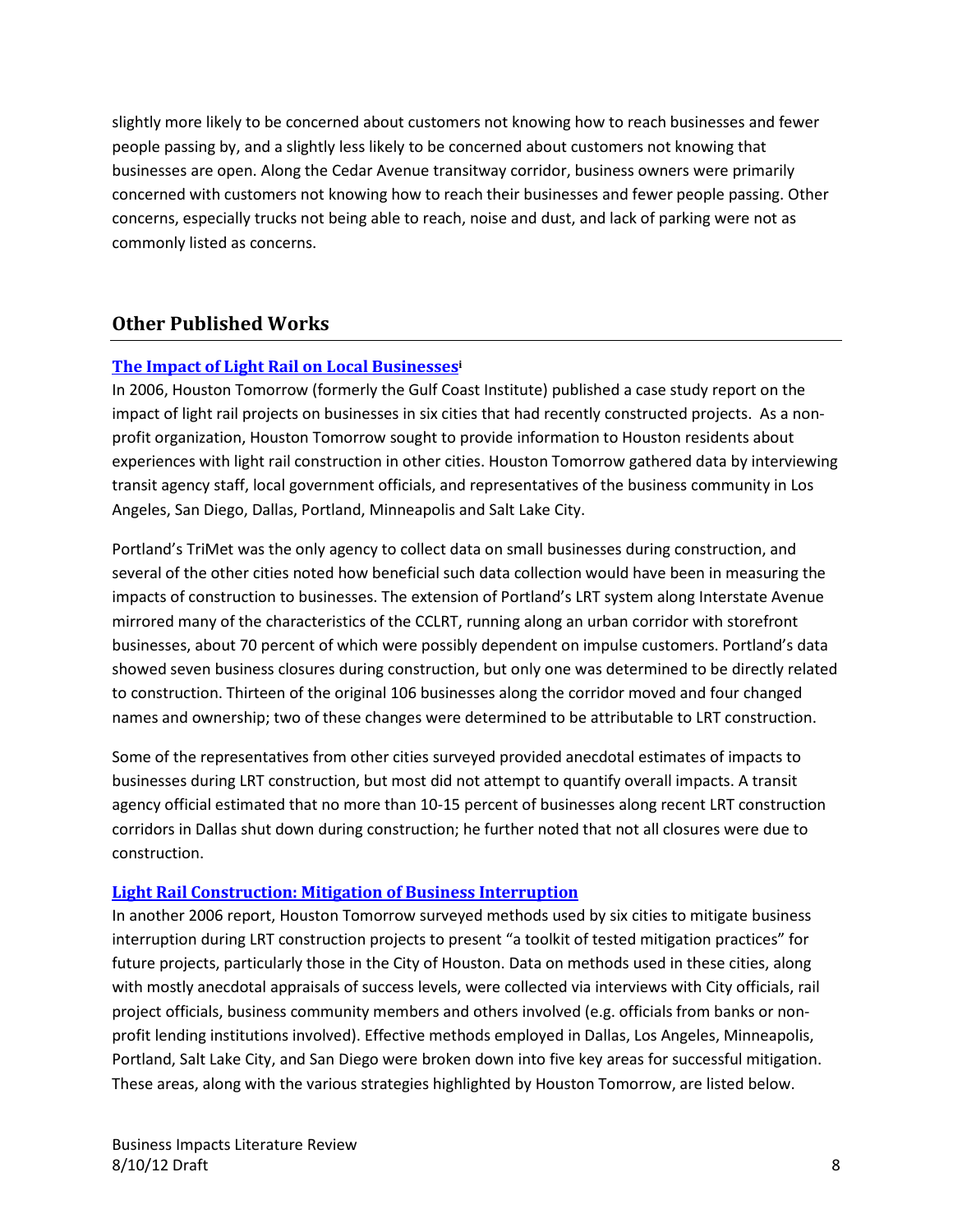- 1. Financial assistance programs:
	- Small loan programs that offer low-interest or interest-free loans
	- Loans administered by a third-party, non-profit institution
- 2. Community relations:
	- A single point of contact for businesses and the broader community
	- 24-hour construction hotline
- 3. Construction guidelines and project management:
	- Meeting with utility companies to coordinate construction schedule
	- Flexibility in design
	- Early communications with businesses about construction plans
	- Completing construction in sections
	- Maintaining vehicle access to parking and pedestrian access to business entrances
- 4. Contractor incentives:
	- Incentive pay determined based on appraisal of calls into the complaints hotline and on the votes of community representatives
- 5. Marketing:
	- Distribution of coupon books
	- Promotional mail alerting neighbors that shops are open
	- Special signage along corridor
	- Placing of ads on buses
	- Placing of full-page ads for specific geographic clusters of businesses as they were experiencing construction on their doorstep
	- Establishment of Lunch Bus program to bring project-related employees to eat at restaurants along the construction corridor

#### **Little Mekong CCLRT Impact Study**

In a 2012 study, the Asian Economic Development Association (AEDA) surveyed business owners along University Avenue between MacKubin Street and Galtier Street in Saint Paul about the impacts of light rail construction. This five-block study area contains 80 businesses, with a high percentage of Asianowned (70 percent) and non-Asian minority-owned (13.8 percent) businesses. The majority of businesses can be classified under the restaurant, retail or service-related sectors (61.25 percent). The study gathered qualitative data through semi-structured, in-person interviews with business owners, managers or other staff at 64 of the 80 businesses in the study area. Data collection occurred from late March to July 2012.

The study includes a number of estimates provided by the survey respondents of percent loss of customers or percent loss of revenue from construction. These estimates are presented anecdotally and vary significantly, with some businesses reporting losses of 25-30 percent and others reporting losses of 70-80 percent.

One of the questions survey respondents were asked was what the "greatest challenge" posed by construction to their business was. Twenty-four said customer access, 14 said traffic and navigation, 12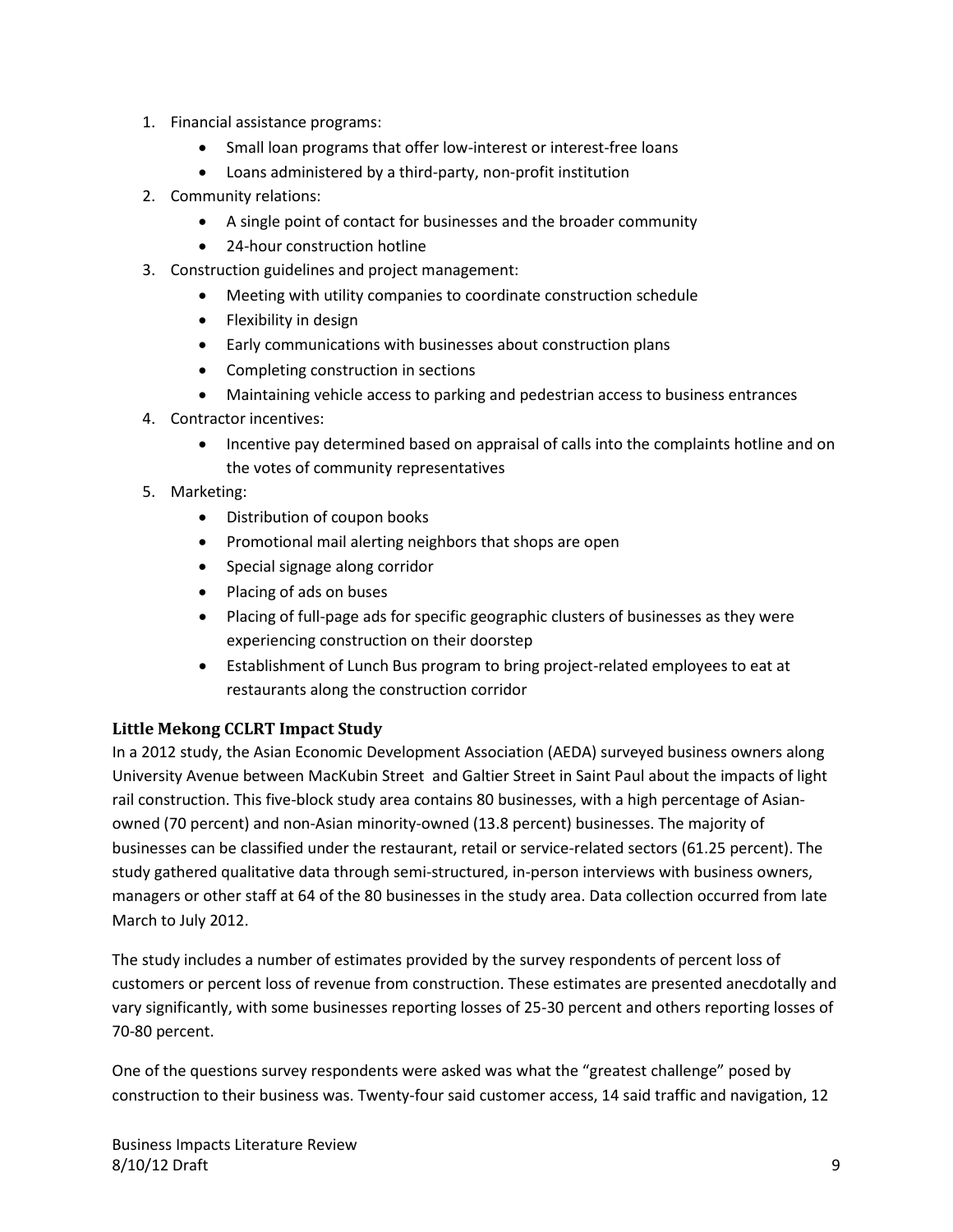said parking access and 11 said nothing. According to case study summaries of 31 of the businesses surveyed, service-based businesses were the most likely *not* to report significant negative impacts from construction. Meanwhile, all six case study restaurants reported loss of customers and business. The study concluded that businesses that rely on the physical presence of customers at their University Avenue location were more affected than businesses that do not rely on customers coming in.

# **Student Papers**

#### **[Light Rail Transit Construction Impact Mitigation Strategiesi](http://nexus.umn.edu/Theses/ReubenCollins_ProfessionalPaper.pdf)**

As a student at the University of Minnesota's Humphrey Institute, Reuben Collins prepared a report on mitigation of construction impacts to businesses. In this 2007 study, Collins analyzed case studies from seven US cities that had recently completed construction of LRT projects. The cities included Portland, Seattle, Salt Lake City, Phoenix, Denver, Houston and San Jose, and were selected because they had one or more key characteristics in common with the Central Corridor LRT project, namely a mid-size metropolitan area context and/or a center-running alignment on an arterial street. The author focused on mitigation strategies employed in the seven cities, but made mention of impacts to businesses in a few of the case studies. The report cited the same figures for business closures during the construction of Portland's Interstate Avenue LRT as the 2006 Houston Tomorrow report on impacts. Collins looked at business impacts from the first LRT line in Salt Lake City, which was completed in 1999 (an earlier project than the one analyzed in the Houston Tomorrow report). The report cites an anecdotal estimate that thirty percent of businesses along the corridor closed curing construction, although no formal tracking of closures was completed. In a case study of the construction of 4.3-mile at-grade stretch of Seattle's Central Link LRT, the author cited a Seattle Times news article from February 2006 that reported that 44 of 274 businesses along the corridor had closed since construction began in July 2004.

Based on the data collected in the case studies, Collins developed a table of mitigation measures implemented in the seven cities and rated each measure's effectiveness and popularity among businesses and residents. Some of the most commonly employed measures included regular communication channels such as websites, mailers, and meeting; 24-hour hotlines for complaints; "Open for Business" signage; and extra advertising for businesses. The effectiveness of these measures did not always correlate with their broad implementation. Open for business signage, advertising campaigns, business advice and counseling, contractor incentive programs, door to door canvassing, multi-lingual outreach coordinators and travel demand management were determined to be the most popular measures in the cities in which they were implemented. The programs with the highest effectiveness rankings included contractor incentive programs, the hiring of multi-lingual outreach coordinators, door to door canvassing, and the provision of business advice and counseling free of charge.

# **[Alive! Survive! Thrive!: Outreach, Construction Mitigation and Assistance Strategies for](https://wiki.umn.edu/pub/TOD_Capstone_29th_Ave/WebHome/Lex-RiceCapstone.pdf)  [Small Businesses Along University Avenue from Lexington to Rice](https://wiki.umn.edu/pub/TOD_Capstone_29th_Ave/WebHome/Lex-RiceCapstone.pdf)**

In 2007, Larry Fasching, Mary Guerra, John McCarthy and Susan Sloper completed a pre-construction study of businesses along a two-mile stretch of University Avenue as part of their course work at the University of Minnesota's Humphrey Institute. The authors' study involved a survey of 19 businesses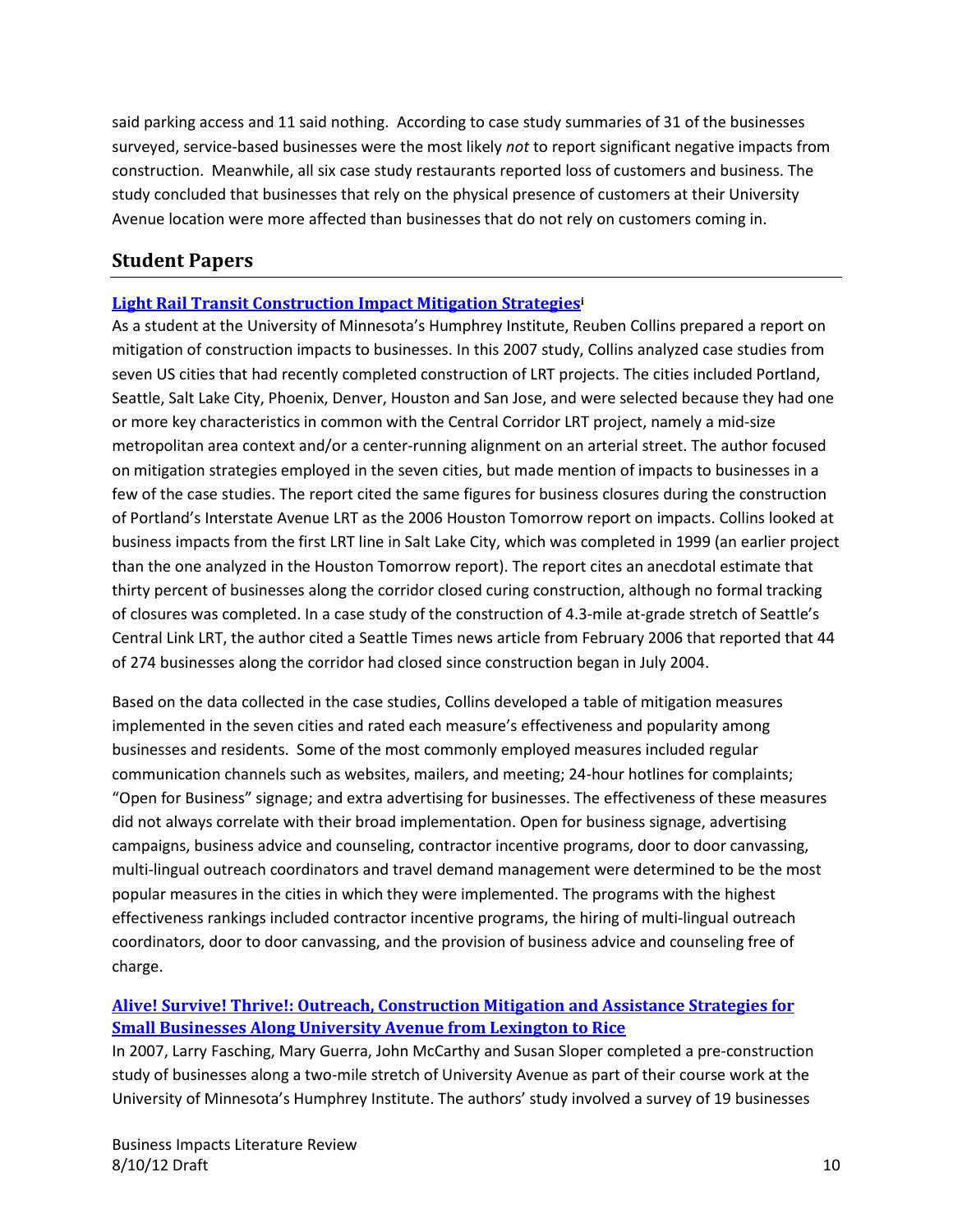between Lexington Parkway and Rice Street. The purpose of the survey was to extract business manager perceptions on their existing business conditions, the potential impacts of LRT construction to their businesses and mitigation measures that might be useful. Most respondents said their businesses are destination businesses. The primary mode of customer access for most businesses was via personal vehicle and most provided off-street parking. The most prominent concerns regarding LRT construction were related to decreased customer access and a shrinking customer base due to traffic flow changes and customer avoidance of the construction zone.

Based on their survey of businesses and a literature review on business impact mitigation measures employed during other transitway construction projects, Fasching et al. identified twelve strategies to mitigate business interruption during construction of the Central Corridor LRT. The proposed mediumterm strategies (to be completed before construction started) are listed below, along with the recommended agency to serve as a lead on the undertaking.

- 1. Designate a Mitigation Specialist to serve as a single point of contact for business owners and contractors about mitigation of impacts to local businesses. (Metropolitan Council)
- 2. Establish business mentoring programs to offer courses and training to area businesses, for example on how to develop a business plan. (City of St. Paul)
- 3. Establish construction guidelines to keep business interruption to a minimum, for instance by completing construction in segments to reduce the amount of time that construction activities are taking place in front any given business. (Metropolitan Council)
- 4. Disseminate a list of business resources that includes existing organizations that offer technical support, loans, etc. (City of St. Paul)

Longer-term strategies (2010-2014) to be implemented during construction include

- 1. Hold weekly meetings to allow business owners, project managers, contractors and city officials to have a regular forum for exchange. (City of St. Paul)
- 2. Create a Community Development Fund to provide grants and low-interest loans to businesses impacted by LRT construction. (City of St. Paul and non-profit organization)
- 3. Leverage other available private and non-profit lending resources. (Metropolitan Council)
- 4. Establish a parking management program to identify off-street parking availability and a plan to share these resources. (Metropolitan Council)
- 5. Launch an "Open for Business" campaign to encourage patronage to the area during construction. Activities may include distributing coupons for area businesses and placing advertising on local bus routes serving the area. (Metropolitan Council)
- 6. Provide additional signage to notify customers that businesses are open and provide specific information on alternate access to businesses. (Metropolitan Council)
- 7. Implement a lunch bus campaign to bring customers to a given restaurant along the corridor and/or a food court that brings University Avenue restaurants to customers somewhere off of the corridor (e.g. at State Capitol). (City of St. Paul)
- 8. Use contractor incentives to allow the community to control quarterly contractor bonuses. (Metropolitan Council Business Advisory Council)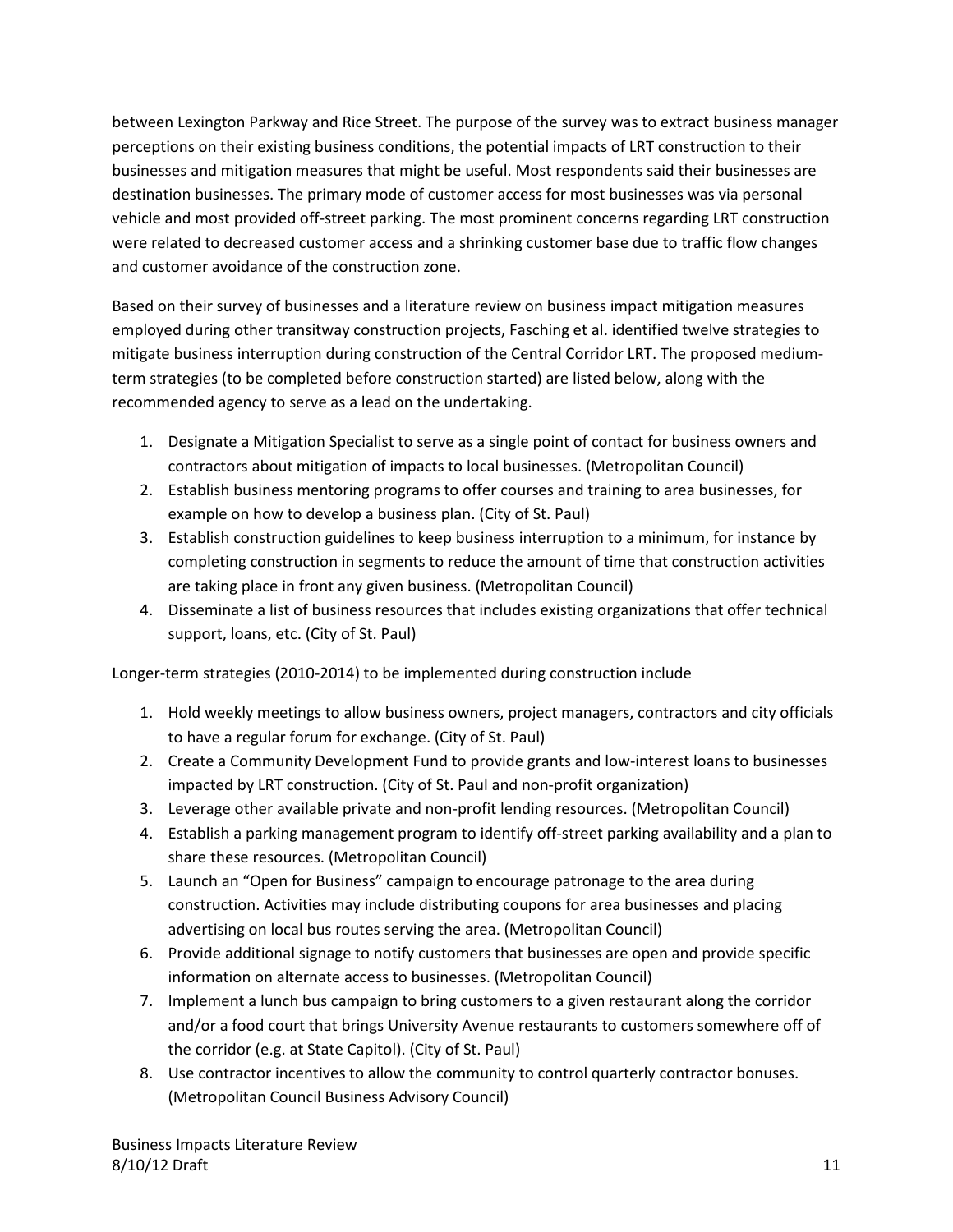#### **[Economic Indicators of the Lake Street Corridor](http://www.cura.umn.edu/sites/cura.advantagelabs.com/files/publications/NPCR-1303.pdf)**

A 2009 report prepared by Jose Diaz, a doctoral candidate at the University of Minnesota's Applied Economics department, appraised and analyzed the changes in the economic performance of businesses along a 5-mile stretch of Lake Street, a commercial corridor in Minneapolis, MN, during major reconstruction of the street. As measures of economic performance, the study collected and used data on the number of open businesses per section of street and the sales tax revenue from each section from 2004 to 2006. Diaz then compared these figures to construction timelines, and particularly looked at the two sections which were under construction in 2005 and 2006 as well as one section in which construction was scheduled to begin in 2007. The correlative results showed negative growth in the number of businesses in the year in which those two sections experienced construction, but positive growth in years without construction. The sales tax data showed no discernible correlation with construction periods.

#### **[Impact of Light Rail Construction on Neighborhood Business Activity in the Rainier Valley,](http://www.rvcdf.org/documents/Impact_of_Light_Rail_09.pdf)  [Seattle, Washington](http://www.rvcdf.org/documents/Impact_of_Light_Rail_09.pdf)**

In a 2009 master's thesis, Alexandre Krieg investigated the impacts of Central Link LRT construction on neighborhood business activity along a commercial corridor in the Rainier Valley neighborhood of Seattle, WA. This section of the Central Link LRT involved the construction of a center-aligned, at-grade track along 4.5 miles of Martin Luther King Jr. Way South, a main commercial corridor in the ethnically diverse neighborhood.

Though this analysis focused on data collected before LRT and after construction, a few of the findings presented speak to impacts on business activity during construction. According the study, 268 businesses were open a year before construction began and 57 businesses were forced to relocate due to construction. Despite these 57 relocations, 234 businesses were open in 2009, when Central Link operation began. While business turnovers did occur during the six-year study period (from 2003, a year before construction began, until 2009, when Central Link operation began), the total number of open businesses peaked during the middle of the construction period in 2006. Total revenue reported by businesses along the corridor that paid business taxes grew by 30 percent between 2001 and 2008 (adjusted for inflation). However, businesses with gross annual revenues below \$50,000 during this period were tax exempt, and are thus excluded from this figure. The number of businesses above the threshold was relatively stable during construction, but the number of businesses below the threshold fluctuated and many of these businesses demonstrated losses.

Business impact mitigation measures included a Supplemental Mitigation Assistance (SMA) program, which disbursed \$15.1 million in business re-establishment payments, business interruption payments and loans for business improvements. The business re-establishment payments were geared towards businesses forced to relocate off of the corridor. The business interruption payments were targeted at small businesses staying on the corridor, which were required to demonstrate losses to be eligible. One hundred sixty-eight businesses out of a universe of 310 businesses received business interruption payments.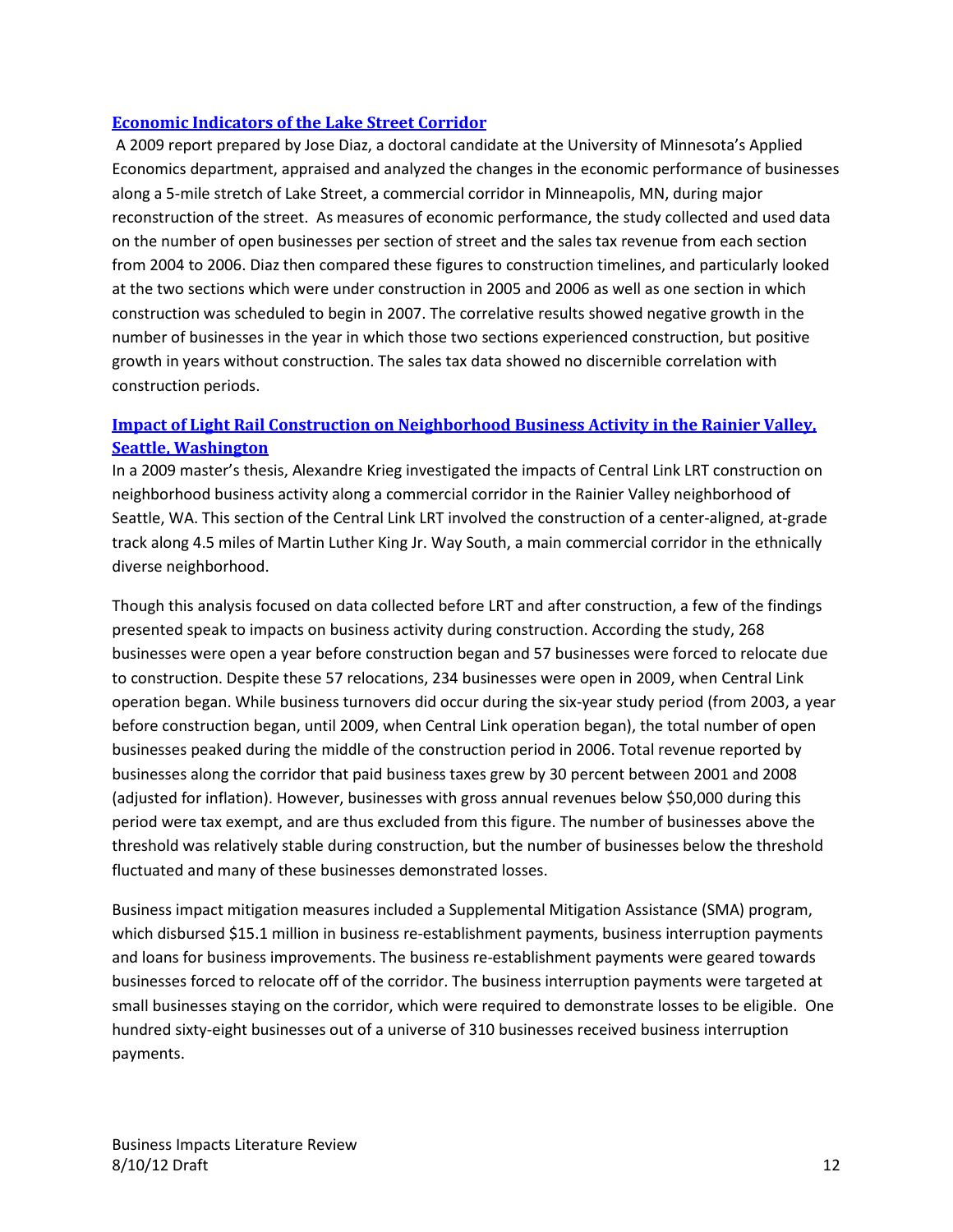# **[Results of the Supplemental Mitigation Assistance Program on Businesses Impacted by Light](http://www.reconnectingamerica.org/assets/Uploads/2009ResultsSupplementalMitigationProgram.pdf)  [Rail Construction in the Rainier Valley](http://www.reconnectingamerica.org/assets/Uploads/2009ResultsSupplementalMitigationProgram.pdf)**

In a second report submitted in 2009, Krieg evaluated the effects of the SMA products used during the construction of the Central Link LRT through Seattle's Rainier Valley. Based on this evaluation of success factors and obstacles, Krieg distilled three best practices and six further recommendations for future projects utilizing mitigation funding programs:

- 1. Ability to adapt mitigation products based on changes in construction schedule or other changes.
- 2. Ongoing and active engagement and follow-up with businesses by the organization managing the fund.
- 3. Clear goals set to establish a framework for the funding activities.
- 4. Collaboration and communication between various actors, including all transit agencies, construction contractors, counties, cities, funding agencies, residents and businesses involved.
- 5. Linkage of financial and technical assistance to help businesses receiving financial assistance also improve their business practices.
- 6. A single provider of technical and financial assistance to provide a one-stop-shop for businesses.
- 7. Long-term business outreach that begins before construction, continues during construction and is sustained after construction.
- 8. Preparation for the end of construction and end of the financial assistance program.
- 9. On-going reporting and monitoring to document program impacts in a standardized, objective manner.

#### **[The Potential Impact of Central Corridor](http://conservancy.umn.edu/bitstream/90555/1/The%20Potential%20Impact%20of%20Central%20Corridor%20LRT.pdf) LRT on Existing University Avenue Businesses**

Agnew et al. reviewed business impacts of LRT construction and mitigation strategies employed in four US cities: Seattle, Portland, Phoenix and East Los Angeles. The student researchers also completed an inventory of University Avenue businesses between Lexington Parkway and Rice Street and classified businesses by sector. Based on a literature review, the authors identified eight factors that influence the extent of LRT construction impacts to a given business. These included, in order of importance, the financial state of the business (at the start of construction), mitigation measures taken, parking and accessibility, marketing, type of customer base, property value changes, proximity to new developments or vacancies (possible future sites for new development), and whether a business owned or leased their space. The authors then completed a sectoral analysis of businesses in this study area based on the eight factors outlined above. The researchers found that businesses in the personal care services sector, the largest sector in the study area, were not expected not to be particularly affected during construction due to their regular clientele. Full-service restaurants were expected to see impacts due to loss of walkin business during construction. Businesses in the automotive repair and maintenance sector were expected to have relatively low survivability as compared to other sectors due to loss of accessibility during construction.

**[Light Rail Construction Mitigation Strategies: National Examples for the Central Corridor](http://universityavenuebiz.com/documents/ConstructionMitigationSurvey-finaldraft.pdf)**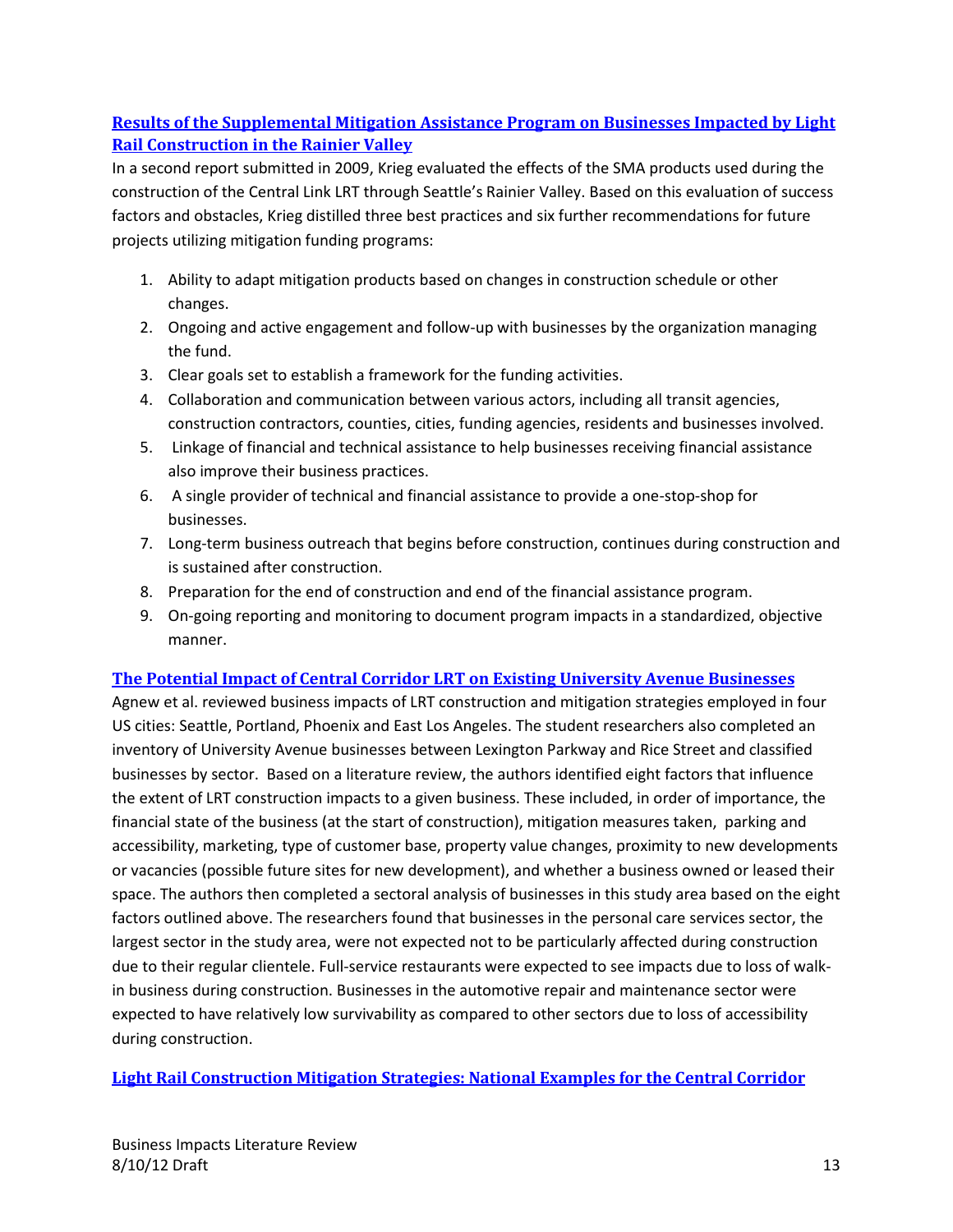In 2007, Arbit et al., students at the University of Minnesota's Humphrey Institute of Public Affairs, conducted case study research to determine recommendations for business impact mitigation during Central Corridor LRT construction. The authors examined business impact mitigation strategies employed during LRT construction in Portland, Salt Lake City, San Diego and Houston, due to the similar contexts of these LRT projects, which generally ran along median alignments in urban commercial corridors. Based on the findings from these case studies, the authors developed a number of recommendations for the agencies involved in the Central Corridor LRT project as well as recommendations for construction contractors.

Summary of recommendations to the City of Saint Paul, the Metropolitan Council and other agencies:

- Begin mitigation efforts as early as possible.
- Keep pedestrian and vehicle access to businesses open.
- Create a business directory and help promote those businesses during construction.
- Include mitigation funds in project budget.
- Hire outreach staff who have connections to the local area and do not just give out information but listen to business owners' concerns.
- Use construction incentive pay to stimulate efficient construction practices.

Summary of recommendations for construction contractors:

- Work with businesses and municipal agencies to arrange alternate access when necessary.
- Find off-street parking locations that do not compete with customer or delivery van parking for area businesses.
- Organize lunch visits to area restaurants.
- Put up detour signs that are easily seen by both vehicular and pedestrian traffic.

# **Summary**

Apart from the studies previously reviewed in the Volpe Center's 2011 Technical Report, most of the studies that outlined impacts to businesses during the construction of transportation projects used surveys of business owners' and managers' perceptions. Very few of the studies employed other methods, such as comparative analysis of sales tax data or an assessment of business openings and closings during construction. Most studies showed at least some impact to businesses, although several of the studies utilizing survey instruments noted businesses impacts were not as bad as expected, according to subjective survey responses.

A number of the recommendations or best practices in business impact mitigation were outlined in various studies summarized above. These recommendations or best practices were by and large derived from case study reviews, which generally included subjective and anecdotal responses from interview partners involved with the various construction projects. Recommendations can be organized into five broad categories: access, communications/outreach, marketing, construction practices and the provision of technical and financial resources to businesses.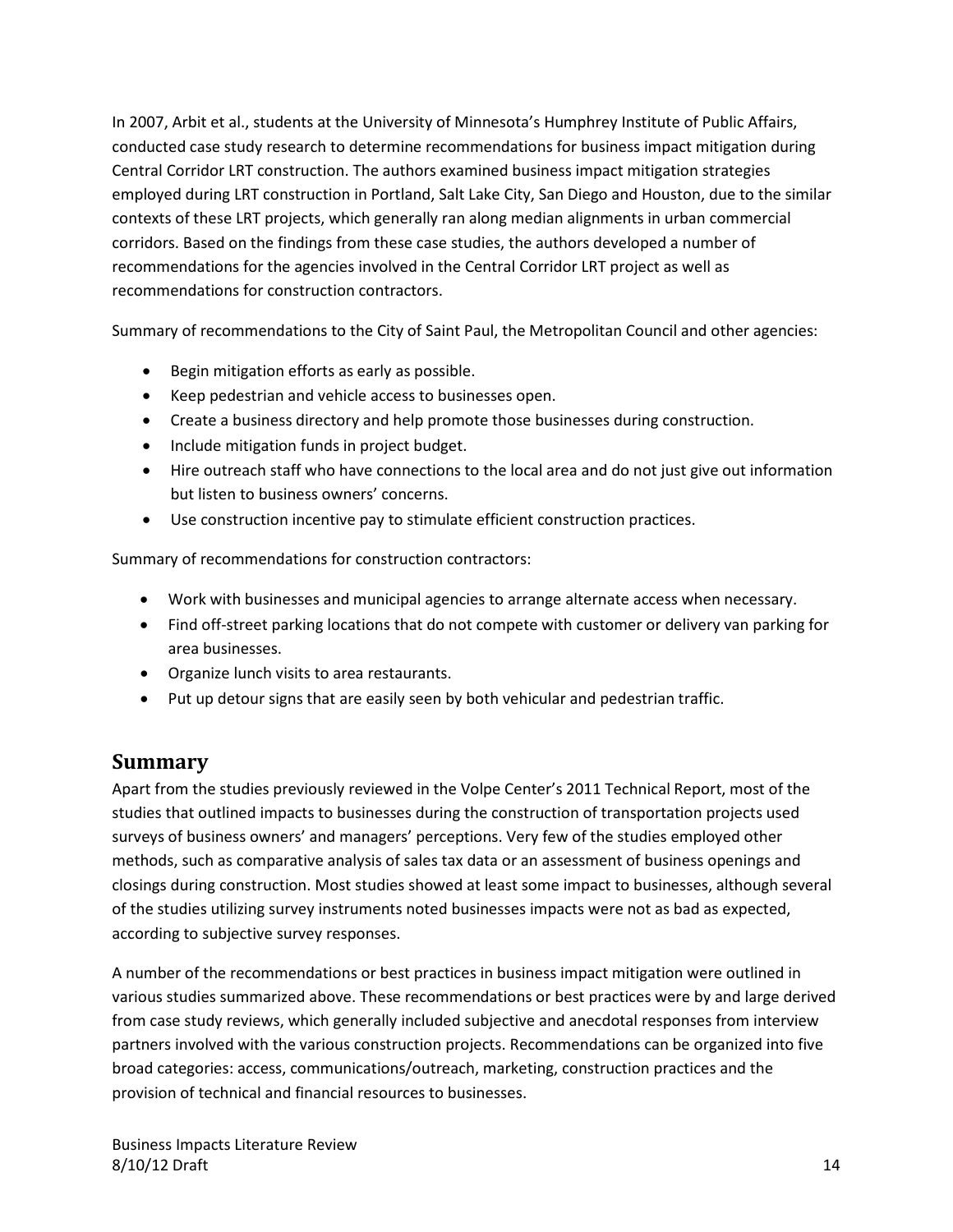Recommendations for access included putting up clearly visible signs to direct vehicle and pedestrian traffic to alternate access routes to businesses and creating a parking plan to make best use of available parking.

Best practices for communications included starting project communications and public outreach significantly before construction; maintaining strong communication lines between agencies, local governments, businesses, residents and all other relevant actors; having a stable, single point of contact for businesses; and, being responsive and flexible in communication strategies.

Common marketing recommendations included launching an "Open for Business" campaign; sending out coupon books for area businesses; placing ads in buses and other media; and, establishing a lunch bus program.

Best practices in construction included completing construction in segments; working with businesses to maintain vehicular and pedestrian access; and, utilizing contractor incentive pay that is tied to contractor's success in accommodating businesses.

Finally, common recommendations for the provision of resources to affected businesses included developing and disseminating a list of existing technical and financial resources for businesses; providing low-interest small business loans during construction through a third-party; and, folding financial and technical support into a one-stop-shop for businesses along the corridor.

# **References**

Agnew, S., P. Baum, M. Croaston, A. Janzen, E. Jerabek, B. Jorgenson, A. Senn, J. Yang. (2010). *The*  Potential Impact of Central Corridor LRT on Existing University Avenue Businesses. Humphrey Institute of Public Affairs, University of Minnesota. Retrieved from

[http://conservancy.umn.edu/bitstream/90555/1/The%20Potential%20Impact%20of%20Central%20Corr](http://conservancy.umn.edu/bitstream/90555/1/The%20Potential%20Impact%20of%20Central%20Corridor%20LRT.pdf) [idor%20LRT.pdf.](http://conservancy.umn.edu/bitstream/90555/1/The%20Potential%20Impact%20of%20Central%20Corridor%20LRT.pdf)

Arbit, D., W. Delaney, D. Ronzani, and T. Sweetland. (2007). *Light Rail Construction Mitigation Strategies: National Examples for the Central Corridor.* Humphrey Institute of Public Affairs, University of Minnesota. Retrieved from [http://universityavenuebiz.com/documents/ConstructionMitigationSurvey](http://universityavenuebiz.com/documents/ConstructionMitigationSurvey-finaldraft.pdf)[finaldraft.pdf.](http://universityavenuebiz.com/documents/ConstructionMitigationSurvey-finaldraft.pdf)

Asian Economic Development Association (AEDA). (2012). *Little Mekong CCLRT Impact Study*.

Buddemeyer, J., R. Young, and S. Vander Giessen. (2008). *Highway Construction Related Business Impacts: Phase 3 Effort for the Town of Dubois.* Department of Civil and Architectural Engineering, University of Wyoming.

CH2M Hill. (2009). *Report on Mitigation of Transportation Construction Impacts.* Minnesota Department of Transportation. Retrieved fro[m http://www.dot.state.mn.us/businessimpacts/pdfs/businessimpacts](http://www.dot.state.mn.us/businessimpacts/pdfs/businessimpacts-report-feb2009.pdf)[report-feb2009.pdf.](http://www.dot.state.mn.us/businessimpacts/pdfs/businessimpacts-report-feb2009.pdf)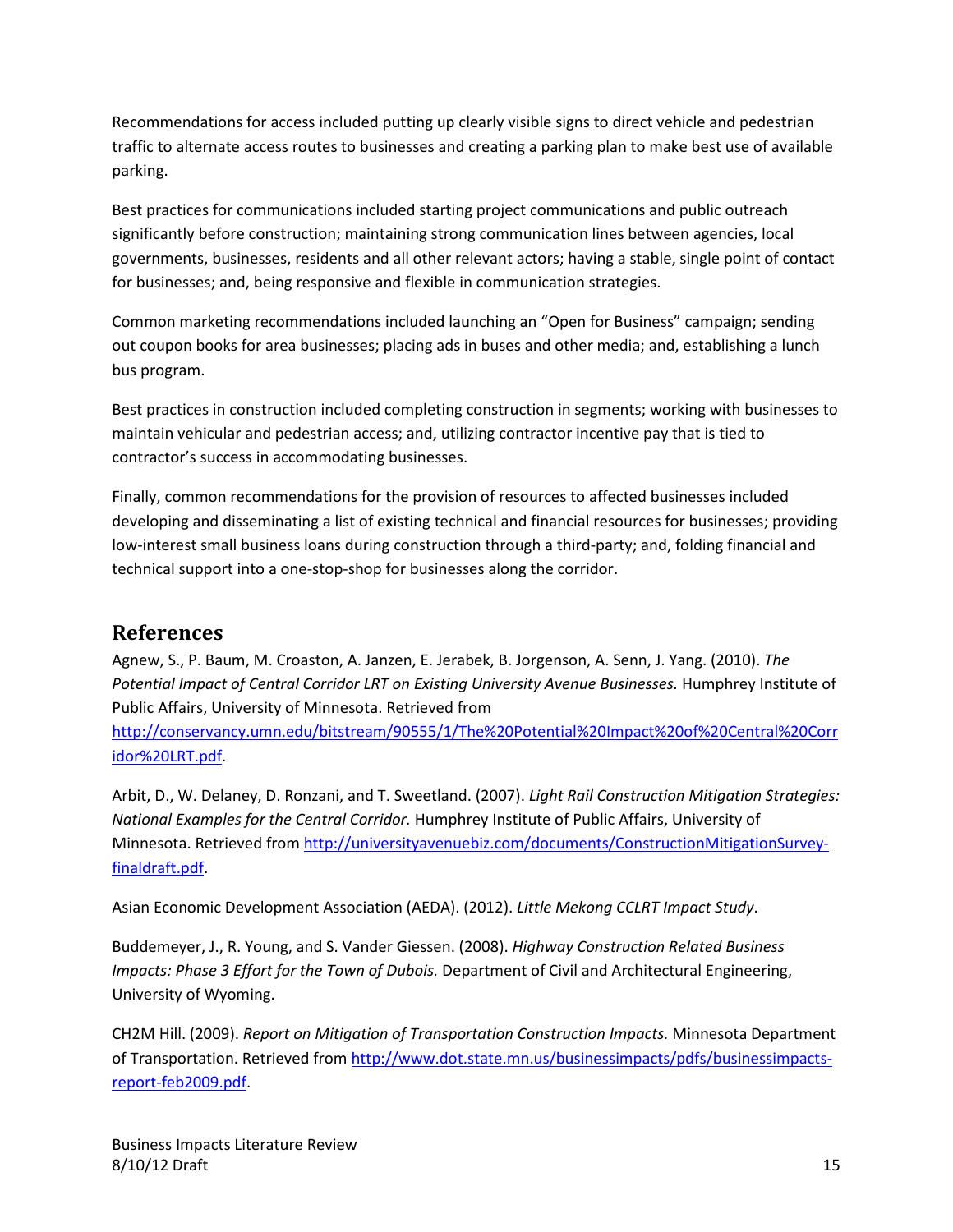Collins, R. (2007). *The Impact of Light Rail on Local Businesses.* Masters thesis. Hubert H. Humphrey Institute of Public Affairs, University of Minnesota.

Crossley, D., J. Blazek Crossley, R. Cagney, and G. Wells. (2006). *Light Rail Construction: Mitigation of Business Interruption.* Houston, TX: Houston Tomorrow. Retrieved from http://www.gulfcoastinstitute.org/university/LightRail Mitigation.pdf.

Crossley, D., J. Blazek Crossley, R. Cagney, and G. Wells. (2006). *The Impact of Light Rail on Local Businesses.* Houston, TX: Houston Tomorrow. Retrieved from http://www.gulfcoastinstitute.org/university/LightRail\_BusinessImpact.pdf.

de Solminihac, H. and R. Harrison. (1993). *Analyzing Effects of Highway Rehabilitation on Businesses*. Washington, DC: Transportation Research Record (1395).

Diaz, J. (2009). *Economic Indicators of the Lake Street Corridor.* Center for Urban and Regional Affairs, University of Minnesota.

Ellis, R. and D. Agdas. (2010). *Improved Procedures for Business Accommodation on Transportation Construction Projects.* Construction Research Congress 2010. Reston, VA: ASCE.

Ellis, R. and S. Washburn. (2005). *Development of Improved Procedures for Business Accommodation on Transportation Construction Projects.* Department of Civil and Coastal Engineering, University of Florida.

Fasching, L., M. Guerra, J. McCarthy, and S. Sloper. (2007). *Alive! Survive! Thrive!: Outreach, Construction Mitigation and Assistance Strategies for Small Businesses Along University Avenue from Lexington to Rice.* Humphrey Institute of Public Affairs, University of Minnesota.

Harrison, R. and B. Waldman. (1998). *Mitigating the Adverse Impacts of the Dallas North Central Expressway Construction on Businesses*. Washington, DC: Transportation Research Record (1632).

Hustad, M. W., M. Nag, and A. Kowske. (2006). *Mitigating Traffic Impacts During the Marquette Interchange Reconstruction Project.* ITE Journal (2006, April).

Krieg, A. (2009). *Impact of Light Rail Construction on Neighborhood Business Activity in the Rainier Valley, Seattle, Washington*. Masters thesis. Department of Urban and Regional Planning. University of Florida.

Krieg, A. (2009). *Results of the Supplemental Mitigation Assistance Program on Businesses Impacted by Light Rail Construction in the Rainier Valley*. Department of Urban and Regional Planning. University of Florida.

Wildenthal, M. and J. Buffington. *Estimated Construction Period Impacts of Widening State Highway 21 in Caldwell, Texas*. Washington, DC: Transportation Research Record (1559).

Young, R. K., C. Wolffing, and M. Tomasini. (2005). *Highway Construction Impacts to Wyoming Businesses.* Washington, DC: Transportation Research Record (1924).